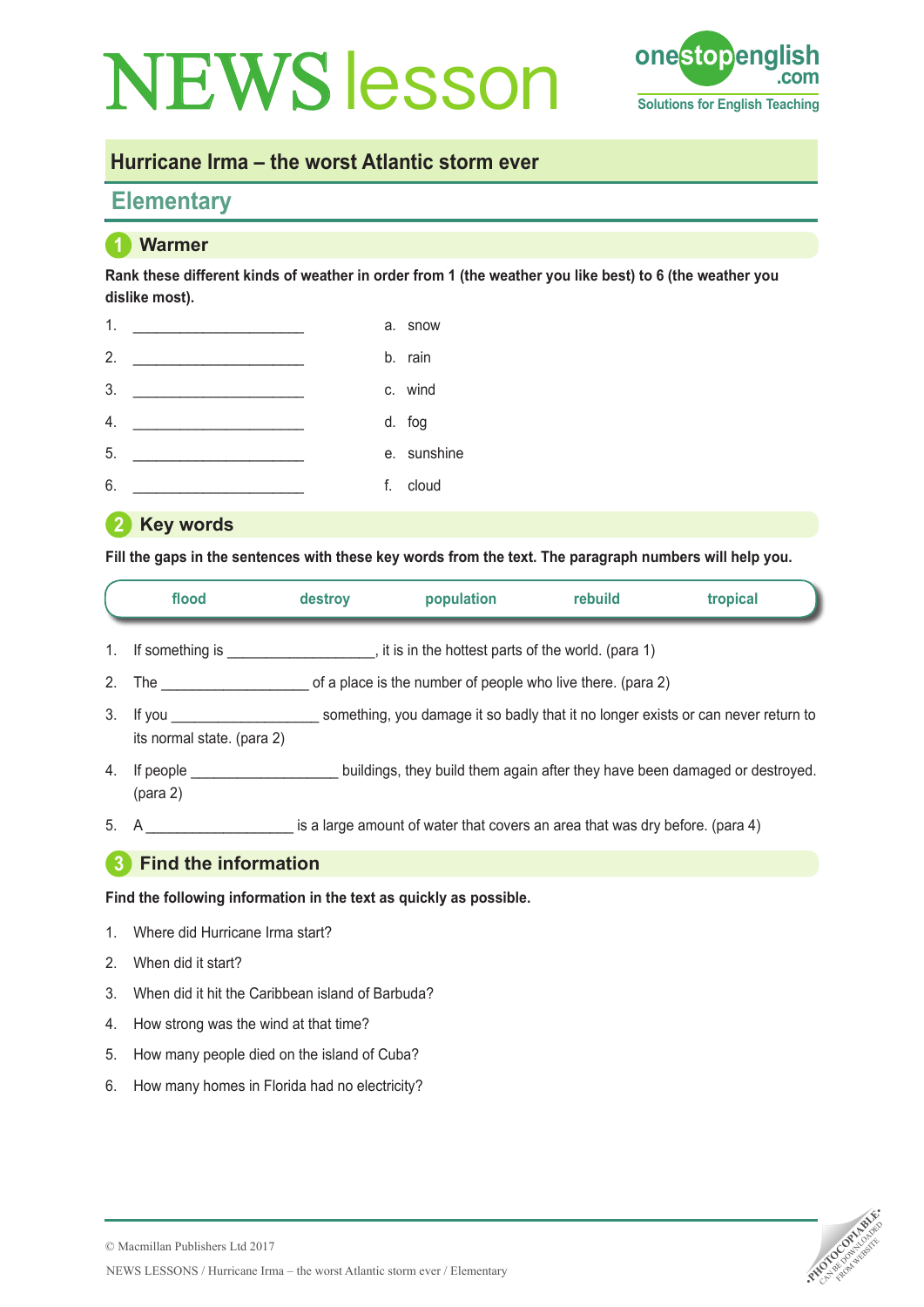# **NEWS** esson **one stop english**



## **Hurricane Irma – the worst Atlantic storm ever**

## **Elementary**

#### **Hurricane Irma – the worst Atlantic storm ever**

**5 October, 2017**

- 1 A hurricane is a tropical storm with winds of 120km an hour or more. Hurricane Irma started as a storm off the west coast of Africa at the end of August, 2017. As the storm moved across the Atlantic Ocean, it got stronger and stronger and became a dangerous hurricane. It became a Category 5 hurricane, the strongest and the most dangerous, with winds of more than 220km an hour.
- 2 On Tuesday, 5 September, the hurricane hit the Caribbean island of Barbuda, a small island with a population of only 1,650. The wind was now more than 220km an hour. The hurricane destroyed 95% of the buildings on the island, including the hospital, all the schools and the island's airport. It will cost more than \$100 million to rebuild everything.
- 3 In the next few days, Hurricane Irma moved further west. At least 38 people died in the storm, including ten on the island of Cuba. In the United States, the governor of Florida told people to leave the city of Miami. The airport was closed and tens of thousands of people got into their cars and drove north to find somewhere safe from the hurricane.
- 4 Hurricane Irma arrived in Florida on Saturday, 9 September. The winds were less strong now at 160km an hour but they destroyed thousands of buildings and 6.2 million homes in Florida had no electricity. The strong winds and heavy rain also brought floods to Miami and other towns and cities in Florida. Six people died in the storms.
- 5 Hurricane Irma has finally gone. It was the strongest hurricane ever in the North Atlantic and the most expensive. It will cost around \$120 billion to clean up after the storm and rebuild houses, schools, hospitals and roads.

### **4 Comprehension check**

**Match the beginnings to the endings to make statements about the text.**

- 1. A Category 5 hurricane …
- 2. A Category 5 hurricane has …
- 3. Hurricane Irma destroyed …
- 4. The governor of Florida told people …
- 5. There were floods in Miami because of …
- 6. It will cost around \$120 billion …

# **5 Chunks**

#### **Rearrange the words to make phrases from the text.**

- 1. of the August end at
- 2. than an 220km hour more
- 3. the days in few next
- 4. thousands people of tens of
- 5. around cost \$120 it billion will
- 6. coast the of Africa west off
- a. … the strong winds and heavy rain.
- b. … to clean up after the storm and rebuild the buildings.
- c. … winds of more than 220km an hour.
- d. … is the strongest and most dangerous.
- e. … to leave the city of Miami.
- f. … almost all the buildings on the small island of Barbuda.

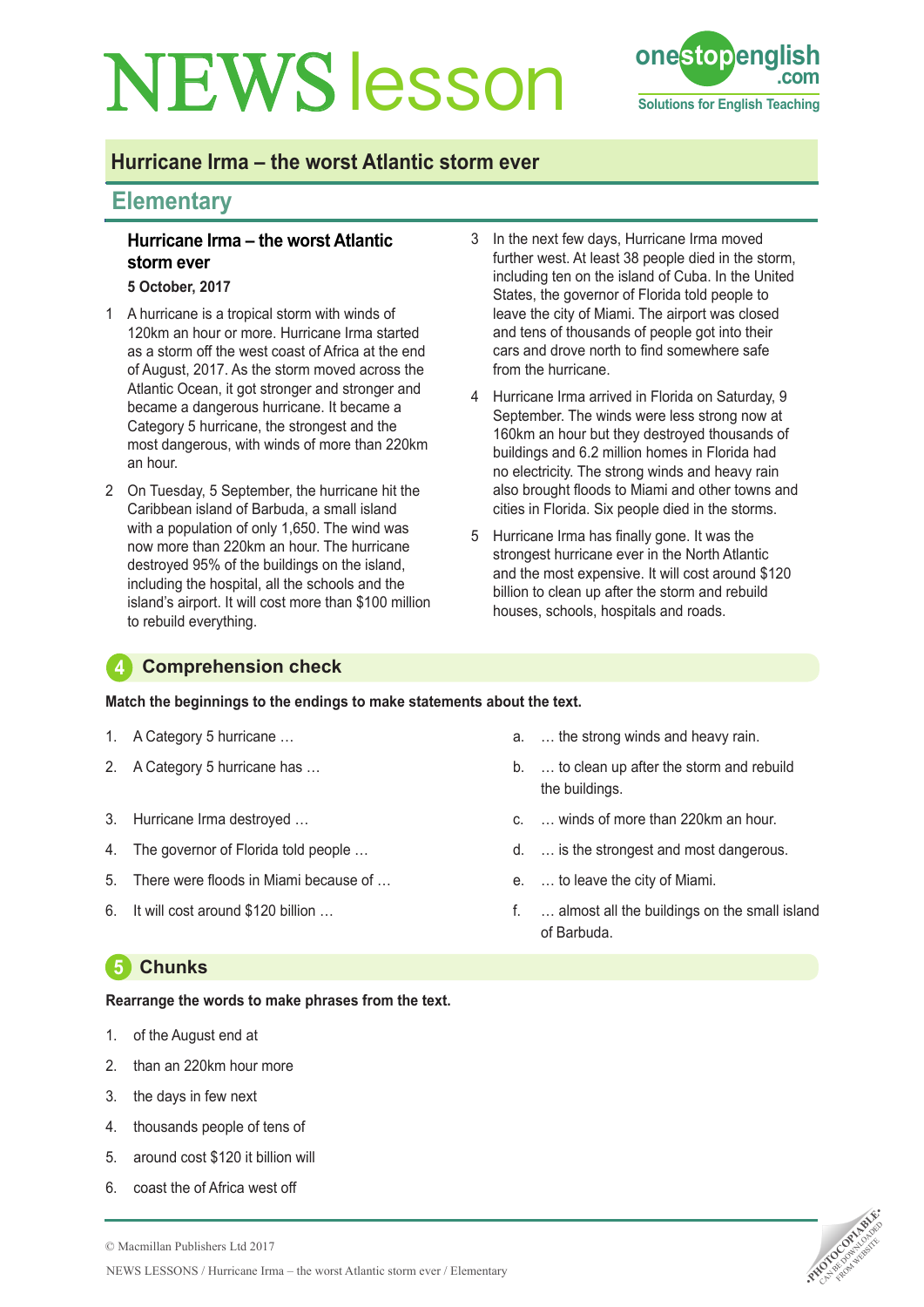# **NEWS esson one stop english Tead**



## **Hurricane Irma – the worst Atlantic storm ever**

## **Elementary**

### **6 Two-word phrases**

**Match the words in the left-hand column with the words in the right-hand column to make expressions from the text.**

- 1. tropical a. rain
- 2. strong b. storm
- 3. heavy c. up
- 4. clean d. winds

#### **7 Comparatives and superlatives**

**Complete this table with the correct comparatives and superlatives.** 

|                    | adjective | comparative | superlative |
|--------------------|-----------|-------------|-------------|
| . .                | strong    |             |             |
| $\sim$<br><u>.</u> | dangerous |             |             |
| ◠<br>ູບ.           | expensive |             |             |

#### **8 Discussion**

- **• Have you ever experienced very bad weather?**
- **o What kind of bad weather was it?**
- **o Where were you?**
- **o Who were you with?**
- **o What happened?**